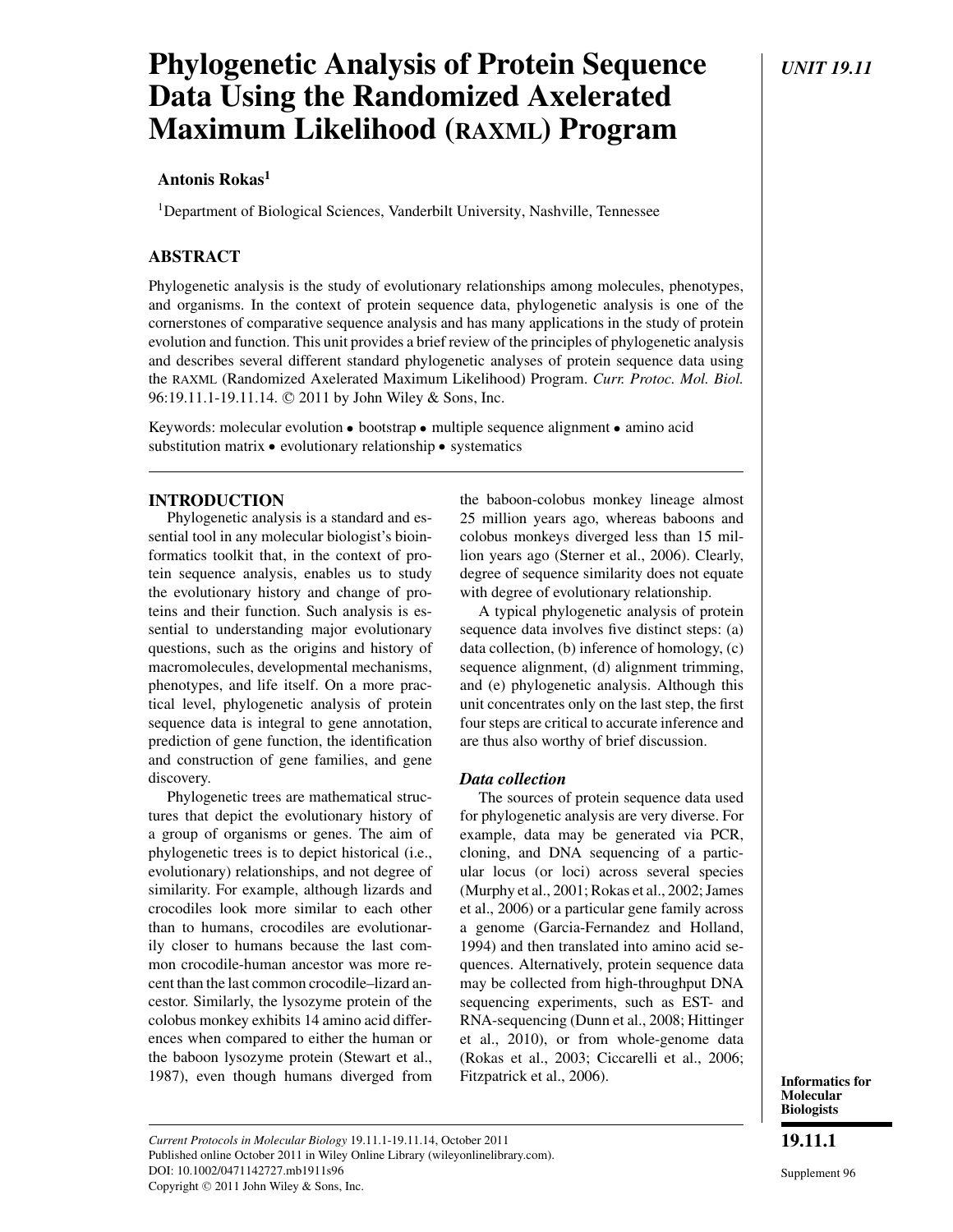### *Homology inference*

Virtually every phylogenetic analysis of molecular data assumes that the proteins under study are homologous; that is, every analysis assumes that all proteins studied are related by descent to the same ancestral protein. It is only after homologs have been inferred (or assumed) that phylogenetic analysis can be performed. Depending on the question asked, homolog inference can take many forms. For example, in studies aimed at understanding the evolution of a certain gene family, homolog inference is typically performed by conducting similarity search analyses with local alignment search algorithms, such as BLAST (*UNIT 19.3*). Alternatively, in studies focused on reconstructing species histories from gene histories, homology inference requires inference of orthologs (homologs that have originated via speciation) using more complex search strategies (Remm et al., 2001; Li et al., 2003; Wall et al., 2003; Alexeyenko et al., 2006; Kuzniar et al., 2008; Salichos and Rokas, 2011).

#### *Sequence alignment*

Once the set of homologous proteins has been identified, sequences are typically aligned globally, that is, across their entire length, to construct a multiple sequence alignment (MSA). In contrast to local alignment search algorithms like BLAST (*UNIT 19.3*), where the objective is the accurate identification of homologs, MSA algorithms focus on accurately aligning all the individual amino acids across all the sequences. The industry classic for MSA is the CLUSTAL family of programs (Larkin et al., 2007). However, in recent years, a new generation of much faster and much more accurate programs, such as MAFFT (Katoh et al., 2002; Katoh and Toh, 2008), T-COFFEE (Notredame et al., 2000), and PRANK (Loytynoja and Goldman, 2008, 2010) have been developed.

#### *Alignment trimming*

MSAs constructed for many proteins contain regions that are aligned poorly. In several cases, removal of such poorly aligned regions has been shown to improve phylogenetic inference (Talavera and Castresana, 2007), which has resulted in the common practice of "trimming" such poorly aligned regions from protein MSAs prior to phylogenetic inference. Popular programs for MSA trimming include G-BLOCKS (Castresana, 2000) and TRI-MAL (Capella-Gutierrez et al., 2009).

#### **BRIEF INTRODUCTION TO PHYLOGENETIC ANALYSIS**

Once a set of protein sequences has been aligned, the resulting MSA can be entered directly into a phylogenetic analysis. There are several different methods and protocols for molecular phylogenetic analysis (Swofford et al., 1996; Li, 1997; Kitching et al., 1998; Page and Holmes, 1998; Nei and Kumar, 2000; Huelsenbeck et al., 2001; Felsenstein, 2003). This abundance of methods means that a novice user will have to make numerous decisions and choices at several different steps and levels during analysis, which may vary from one data set to another.

The aim of any phylogenetic analysis is to identify which tree, out of all possible trees, best estimates the true evolutionary history of the protein sequence data analyzed. At the most fundamental level, this estimation of phylogenetic relationships involves two decisions. The first decision is which *optimality criterion* should be used. Given a set of alternative phylogenetic trees, the optimality criterion allows the user to decide which tree explains or fits the data better. There are several different optimality criteria including, but not limited to, maximum likelihood, Bayesian inference, and parsimony (for detailed descriptions of these and other optimality criteria see Swofford et al., 1996; Huelsenbeck et al., 2001). For example, under the parsimony optimality criterion, the best phylogenetic tree is the one that requires the smallest number of evolutionary changes.

The second decision is the choice of *search strategy* for exploration of tree space (for a detailed, but remarkably lucid, description of the different search strategies see Swofford et al., 1996). It so happens that one cannot typically estimate the best tree among all possible trees for a set of protein sequences, for two reasons. First, because the number of possible trees grows exponentially with the number of sequences, the numbers of alternative trees for even small numbers of sequences are extremely large. For example, the number of different phylogenetic trees that can depict the evolutionary relationships of 50 sequences is nearly as large as the number of atoms in the known universe (Stamatakis et al., 2007). Second, it has been proven that efficient solutions to the computational problem of finding the best phylogenetic tree do not exist (Day et al., 1986; Chor and Tuller, 2005), and search of the near-entire tree space is required for accurate identification of the best tree. Because *exhaustive* evaluation of such large numbers of trees is unfeasible for data sets that contain

**Phylogenetic Analysis of Protein Sequence Using RAXML**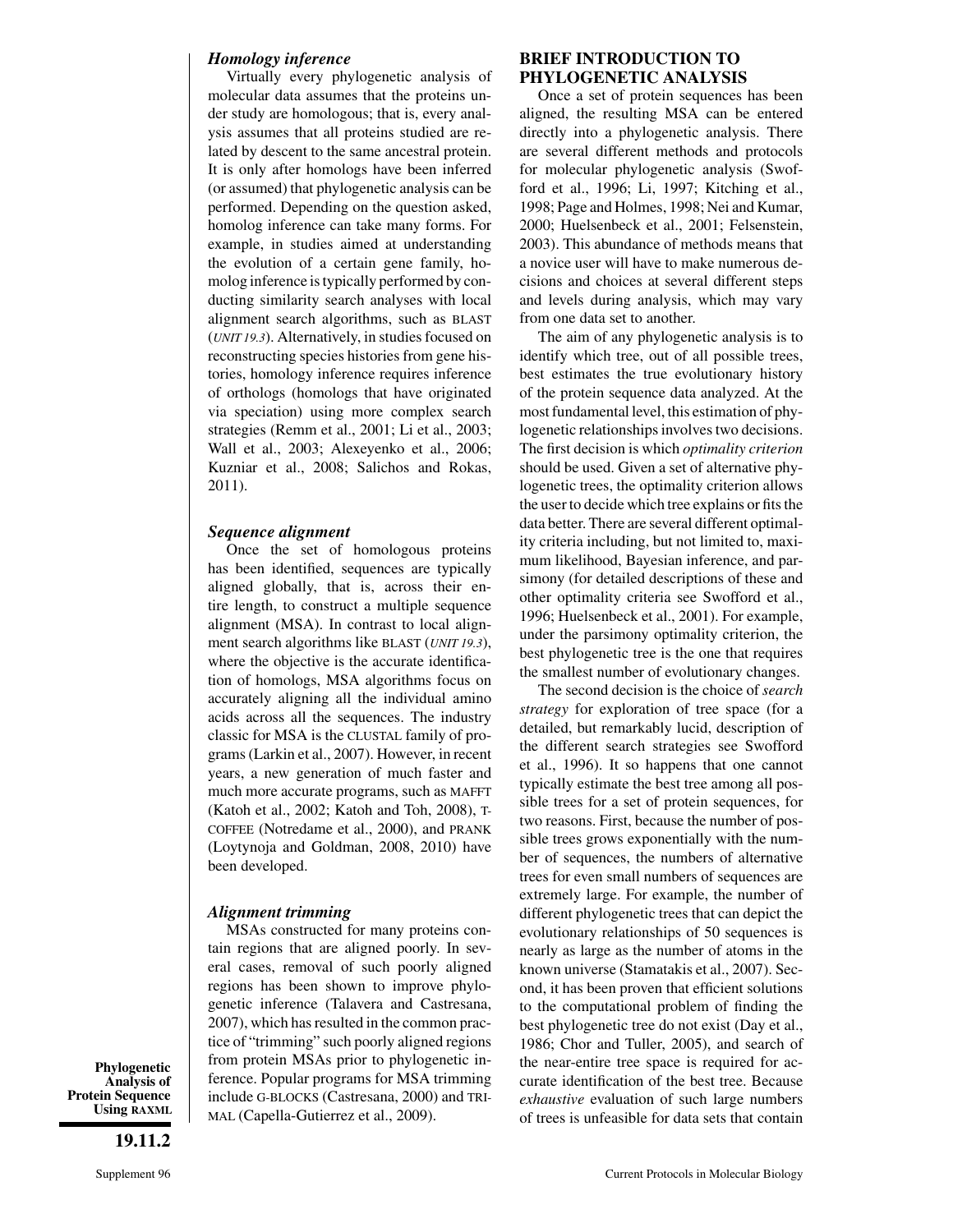a dozen sequences or more, phylogeneticists have devised a number of different *heuristic* search strategies for identifying the best tree. Although these heuristic search strategies are very accurate and much faster than an exhaustive search, they are not guaranteed to find the best tree.

The standard practice in molecular phylogenetics is to analyze each data set using several different optimality criteria (maximum likelihood, Bayesian inference, and parsimony are the three most popular). Selection of a particular search strategy is typically determined by computational feasibility considerations. Exhaustive searches on data sets with more than a dozen sequences are still prohibitively time-consuming irrespective of which optimality criterion is used; however, it is now customary to use the most rigorous heuristic search strategies available on data sets containing hundreds or thousands of sequences. Once the user has chosen which *optimality criterion* and *search strategy* to employ on a given data set, a series of trees is generated and evaluated, always keeping track of the 'best' tree(s) examined in the course of the search of tree space. Once the search reaches the point where a better tree cannot be found, the search ends, and the 'best' tree becomes the best estimate of the evolutionary history of the data set analyzed.

As with any other type of statistical analysis, phylogenetic analysis allows for many different options and many different ways to analyze protein sequence data. This unit describes how to perform a set of standard phylogenetic analyses on protein sequence data using the RAXML program (Stamatakis, 2006; Stamatakis et al., 2005, 2008), and how to interpret the results. All analyses described here use the maximum likelihood optimality criterion and a specific search strategy (see below), both of which are state-of-the-art and highly accurate. Nevertheless, depending on the data analyzed and the question(s) asked, the reader should be aware that publication of phylogenetic trees in most journals typically requires several different analyses using several different programs. It is important to demonstrate agreement in results obtained from application of different optimality criteria and from several measures of robustness of inference.

# *Phylogenetic analysis using the maximum likelihood optimality criterion*

The concept of likelihood has a long tradition in the field of statistical inference and has many applications in biological research (Edwards, 1992). Briefly, in the context of phylogenetic analysis, the maximum likelihood optimality criterion states that the phylogenetic tree that makes a given sequence data set most likely constitutes the maximum likelihood estimate of the phylogeny and is the preferred explanation (Page and Holmes, 1998). Formally, the likelihood score  $L<sub>D</sub>$  of a sequence data set *D* for phylogenetic hypothesis *H* can be estimated by calculating the probability of *D* given *H*, or  $L_D = Pr(D|H)$ . It should be noted that *H* does not only correspond to the phylogenetic tree but also to the probabilistic model of sequence evolution used in phylogenetic reconstruction. Importantly, the likelihood criterion not only enables us to directly estimate the parameters in the model of sequence evolution, but also to identify their optimal values for the data set analyzed (the optimal values are the ones that maximize the likelihood).

The model of sequence evolution involves several parameters that describe how the sequences in a given data set evolve, such as the rates of substitution between amino acids, the frequencies of amino acids, and the heterogeneity in rate of evolution across sites of the MSA. The overwhelming majority of protein sequence phylogenetic analyses use empirically derived amino acid substitution matrices, whose rates are fixed to specific values estimated from large numbers of real protein MSAs (Whelan et al., 2001). For example, the RTREV substitution matrix is derived from virally-encoded amino acid data (Dimmic et al., 2002), whereas CPREV is derived from chloroplast-encoded amino acid data (Adachi et al., 2000). In addition to the chosen substitution matrix, the user can typically decide whether to use in phylogenetic estimation the empirical frequencies of the amino acids in the data set (or the ones calculated during matrix construction), as well as whether to allow for any variation in the rate of evolution across sites of the protein MSA. Most proteins show substantial heterogeneity in the rate of evolution across their sequence (sites critical to function tend to be highly conserved, whereas others tend to be much more variable), so explicitly accounting for this rate heterogeneity among sites in the specification of the model of sequence evolution is generally a very good idea. One standard and very popular approach for incorporating rate heterogeneity among sites into the phylogenetic analysis uses the gamma distribution to approximate the distribution of rates in a protein MSA (Yang, 1996). This distribution is very suitable for this task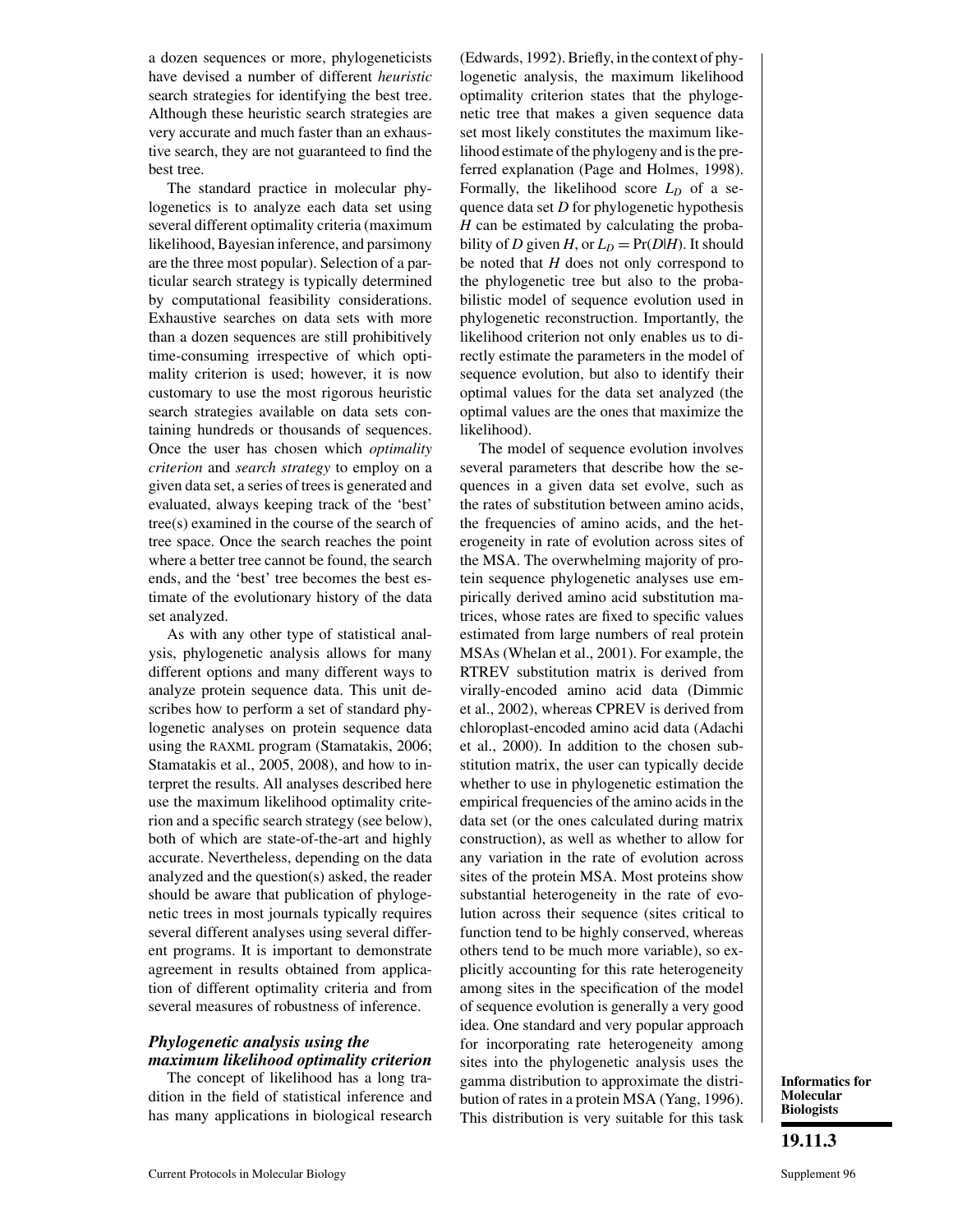because, depending on the value of its shape parameter  $\alpha$ , it can be either L-shaped (appropriate for MSAs that exhibit extreme rate heterogeneity) or bell-shaped (appropriate for MSAs that exhibit minor rate heterogeneity).

#### *The RAXML program*

The RAXML (Randomized Axelerated Maximum Likelihood) program has been developed to perform both sequential (on a single processor) and parallel (on multiple processors) phylogenetic analysis using the maximum likelihood optimality criterion. Historically, RAXML stems from the FASTDNAML program (Olsen et al., 1994), which in turn stems from the DNAML program (Felsenstein, 1993). Although RAXML's design emphasis is on computationally efficient and biologically accurate analysis of very large data sets, it is also appropriate for and amenable to the analysis of data sets of any size. RAXML can use a variety of different character sets, including nucleotide, amino acid, binary, and multi-state character state data.

Versions of the RAXML program are available for the Unix/Linux, Mac, and Windows operating systems (from *http://wwwkramer. in.tum.de/exelixis/software.html*; Stamatakis, 2006), as well as from two Web servers (from the Swiss Institute of Bioinformatics at *http://phylobench.vital-it.ch/raxml-bb/*, and from the CIPRES Science Gateway at *http:// www.phylo.org/portal2/*; Stamatakis et al., 2008). The stand-alone version is commandline based, but Graphical User Interface fronts are also available (from *http://sourceforge.net/ projects/raxmlgui/* and *http://sourceforge. net/projects/wxraxml/*).

*The RAXML search strategy.* The first step of the search strategy employed by RAXML is the generation of a starting tree. This starting tree is constructed by adding the sequences one by one in random order, and identifying their optimal location on the tree under the parsimony optimality criterion (Stamatakis et al., 2005). The random order in which sequences are added is likely to generate several different starting trees every time a new analysis is



**Figure 19.11.1** The lazy subtree rearrangement (LSR) tree search strategy.

**19.11.4**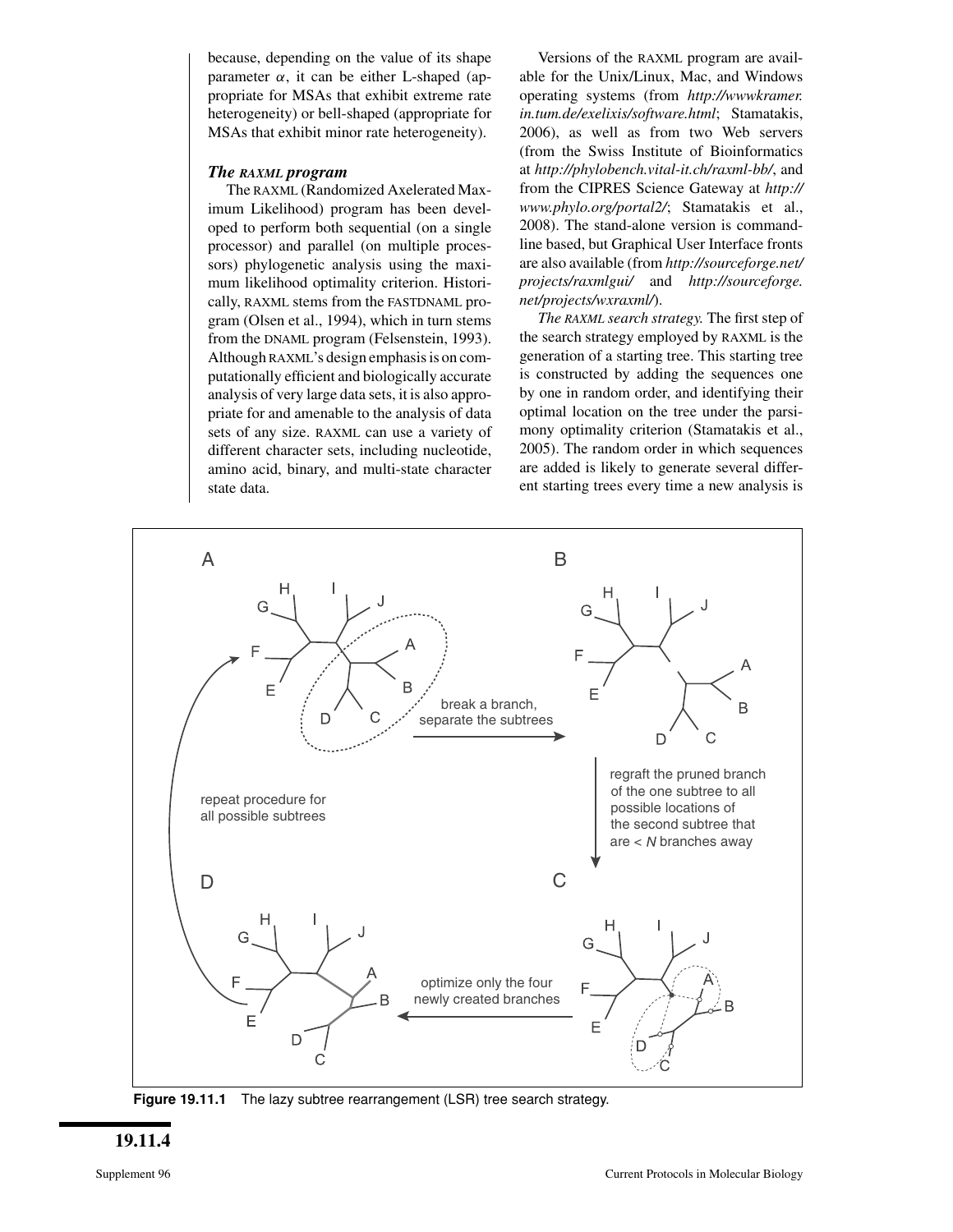run (especially for data sets with more than a few sequences), which allows better exploration of the tree space. If multiple analyses using different starting trees all converge on the same best tree, then confidence that this is the true best tree increases. The second step of the search strategy involves a method known as *lazy subtree rearrangement* or *LSR* (Stamatakis et al., 2005; Schmidt and von Haeseler 2009), which is summarized in Figure 19.11.1. Briefly, under LSR, all possible subtrees of a tree are clipped and reinserted at all possible locations as long as the number of branches separating the clipped and insertion points is smaller than *N* branches. RAXML estimates the appropriate *N* value for a given data set automatically, but one can also run the program with any fixed value. The LSR method is first applied on the starting tree, and subsequently multiple times on the currently best tree as the search continues, until no better tree is found.

## **PHYLOGENETIC ANALYSIS USING THE RAXML PROGRAM**

#### *The RAXML command line interface*

Irrespective of operating system used, the typical way to perform phylogenetic analysis with RAXML is using the command line. Invoking the RAXML command by typing

#### RAXMLHPC -h

and hitting Enter at the terminal cursor (typically indicated by the  $>$ ,  $\frac{1}{2}$ , or  $\frac{1}{2}$  signs) prints the program version, command line options, and author and contact information.

Like most command line programs, RAXML can be executed by typing the command invoking the program (i.e., RAXMLHPC) followed by a series of options. In the example above, the -h option displays a long help message that describes the multitude of options available via the program. The user can use these options to specify the data to be analyzed as well as to set and control the different parameters of the analysis.

#### *Input format for protein alignments*

The RAXML program accepts protein sequence alignments in the PHYLIP format. An example alignment of part of the mitochondrial cytochrome oxidase subunit II alignment in the PHYLIP format is shown in Figure 19.11.2 (it can be downloaded from *http://wwwkramer.in.tum.de/exelixis/handson/protein.phy* and is also available as a supplementary file of this unit). Generation of PHYLIP formatted alignments is a standard feature of many different alignment programs and sequence editors (e.g., *http://wwwbimas.cit.nih.gov/molbio/readseq/*).

#### *Constructing a maximum likelihood tree with RAXML*

We can set a simple maximum likelihood analysis in RAXML by typing:

RAXMLHPC -s protein.phy -n A1 -m PROTGAMMAWAG

The option -s protein.phy specifies the sequence data file to be analyzed. The option -n A1 specifies the file name appendix that will be added to all the output files produced by RAXML in this run, which will be in the format RAXML filename.A1. Although RAXML will not overwrite previous results (the second time you use the same file name appendix the program will not run any analysis but will ask you to provide a different appendix), it is best practice to use a different file name appendix for every run. The option -m PROTGAMMAWAG specifies to RAXML three parameters associated with the model of sequence evolution employed: first, that we are using protein data (the PROT part); second, that we are accounting for rate heterogeneity among sites in our alignment by using the gamma distribution (the GAMMA part); and third, that we are employing the Whelan and Goldman (Whelan and Goldman, 2001) amino acid substitution matrix (the WAG part).

If we wanted to choose a different amino acid substitution matrix (e.g., the RTREV matrix), it would be necessary to simply replace the WAG part of the -m option with RTREV. To use empirical base frequencies drawn from the alignment (rather than use the pre-defined base frequencies that come with the matrix), all that is needed is to add the letter F to the -m option so that the RAXML command now looks like:

#### RAXMLHPC -s protein.phy -n A2 -m PROTGAMMARTREVF

There are a few different ways of deciding what amino acid substitution matrix should be used. As discussed above, these empirical amino acid substitution matrices are derived from several different sets of protein MSAs. One reasonable choice is to use a model that derives from data that are most similar to the data at hand. For example, for our mitochondrial sequence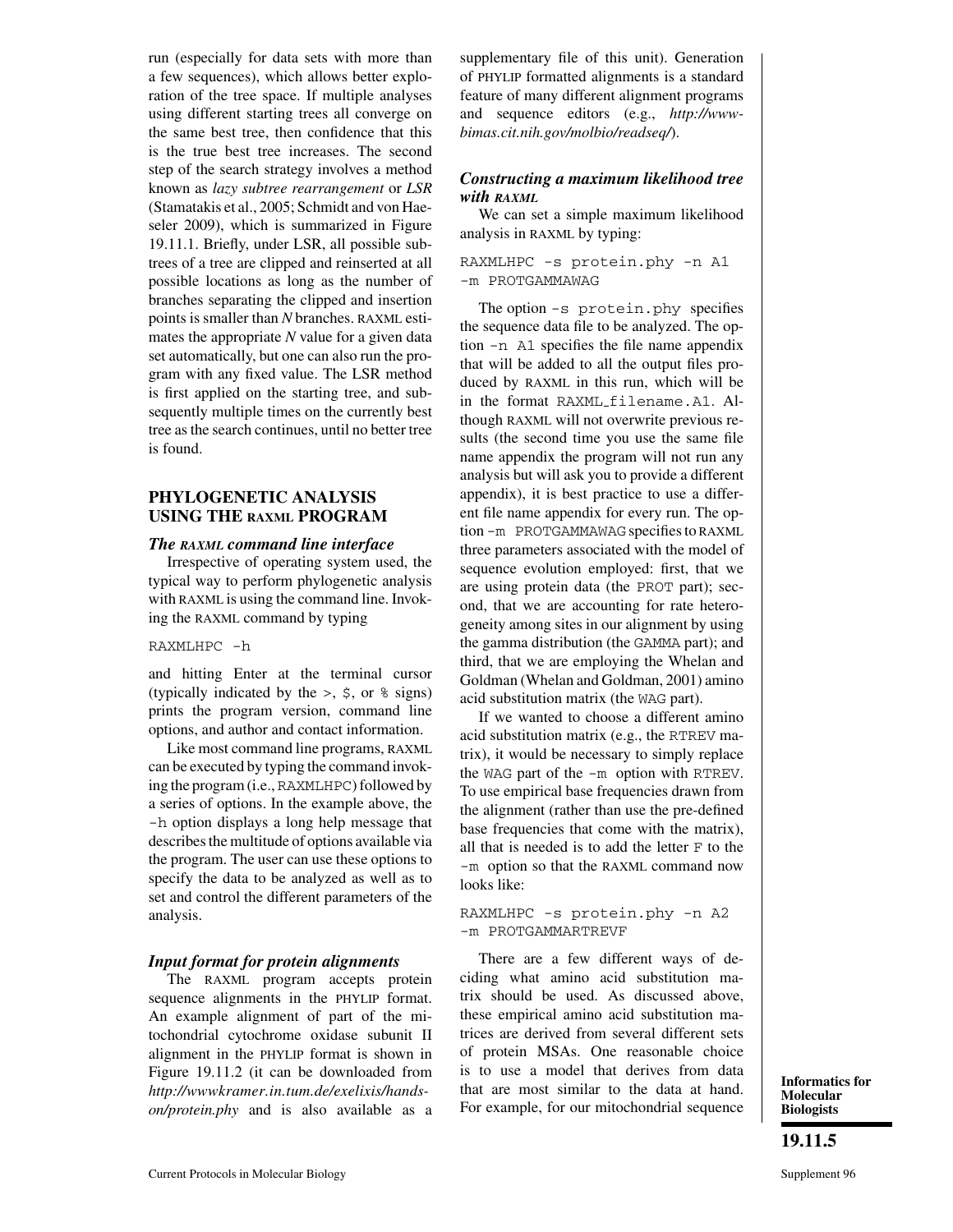| 10 50   |  |                                                        |  |
|---------|--|--------------------------------------------------------|--|
| Cow     |  | MAYPMOLGFO DATSPIMEEL LHFHDHTLMI VFLISSLVLY IISLMLTTKL |  |
| Carp    |  | MAHPTOLGFK DAAMPVMEEL LHFHDHALMI VLLISTLVLY IITAMVSTKL |  |
| Chicken |  | MANHSQLGFQ DASSPIMEEL VEFHDHALMV ALAICSLVLY LLTLMLMEKL |  |
| Human   |  | MAHAAOVGLO DATSPIMEEL ITFHDHALMI IFLICFLVLY ALFLTLTTKL |  |
| Loach   |  | MAHPTQLGFQ DAASPVMEEL LHFHDHALMI VFLISALVLY VIITTVSTKL |  |
| Mouse   |  | MAYPFOLGLO DATSPIMEEL MNFHDHTLMI VFLISSLVLY IISLMLTTKL |  |
| Rat     |  | MAYPFOLGLO DATSPIMEEL TNFHDHTLMI VFLISSLVLY IISLMLTTKL |  |
| Seal    |  | MAYPLOMGLO DATSPIMEEL LHFHDHTLMI VFLISSLVLY IISLMLTTKL |  |
| Whale   |  | MAYPFOLGFO DAASPIMEEL LHFHDHTLMI VFLISSLVLY IITLMLTTKL |  |
| Froq    |  | MAHPSOLGFO DAASPIMEEL LHFHDHTLMA VFLISTLVLY IITIMMTTKL |  |
|         |  |                                                        |  |

**Figure 19.11.2** An example alignment of part of the mitochondrial cytochrome oxidase subunit II alignment in the PHYLIP format.

alignment, we could choose MTREV (Adachi and Hasegawa, 1996), an empirical substitution matrix estimated from the complete mitochondrial sequence data of 20 vertebrate species. A much more thorough, but computationally much more demanding approach is to use the program PROTTEST (Abascal et al., 2005), which calculates several different statistics to identify which model best fits the data. PROTTEST can be run online on a protein MSA from *http://darwin.uvigo.es/software/ prottest server.html*, although a stand-alone version of the program is also available (for a detailed theoretical and practical guide on the program see Posada, 2009). Finally, instead of using one of the standard models available, the user can actually estimate the amino acid model based on the amino acid data at hand, by replacing the WAG part with GTR, and typing:

RAXMLHPC -s protein.phy -n A3 -m PROTGAMMAGTR

Note, however, that one should employ this option only on protein alignments that contain thousands of amino acid columns, because only those contain sufficient data to estimate all possible amino acid substitution parameters.

As mentioned above, RAXML generates a starting tree by adding the sequences one by one in random order and inferring the best starting tree using the parsimony optimality criterion. Thus, each time RAXML is run, a different starting tree is generated. Because, like all heuristic search strategies, the LSR search strategy employed by RAXML is not guaranteed to find the best tree, it is customary to conduct multiple searches for the best tree. If all searches that begin from different starting trees converge on the same best tree, then the researcher's confidence that the inferred tree is the best increases. To conduct multiple searches for the best tree, it is necessary to add the option  $-\#$  n, where n is the desired number of multiple searches to perform. Thus, if the goal is to perform 10 searches, the RAXML command should look like:

RAXMLHPC -s protein.phy -n A4 -m PROTGAMMAWAGF -# 10

## *Visualizing the maximum likelihood tree*

Examination of the contents of the directory where the different analyses were run shows that RAXML generated several different files (the number and type of files generated will vary depending on the option settings specified) from the several different analyses. These files provide detailed information and results about the analysis (e.g., the RAXML info.A1 file), the maximum likelihood tree (e.g., the RAXML bestTree. A1 file), the starting parsimony tree (e.g., the RAXML parsimonyTree.A1 file), etc. A full description of the contents of each file can be found in the program's manual (available from *http://wwwkramer.in.tum.de/ exelixis/oldPage/RAxML-Manual.7.0.4.pdf*).

Typically, the most useful output files are the tree files, which are written in the NEWICK format (a full description of the format can be found at *http://evolution.genetics.washington. edu/phylip/newicktree.html*), and can be opened for viewing in any of several different tree visualization programs. For example, Figure 19.11.3 shows a screenshot of RAXML bestTree.A1 file when opened with the tree visualization program FIGTREE (*http://tree.bio.ed.ac.uk/software/figtree/*).

**Phylogenetic Analysis of Protein Sequence Using RAXML**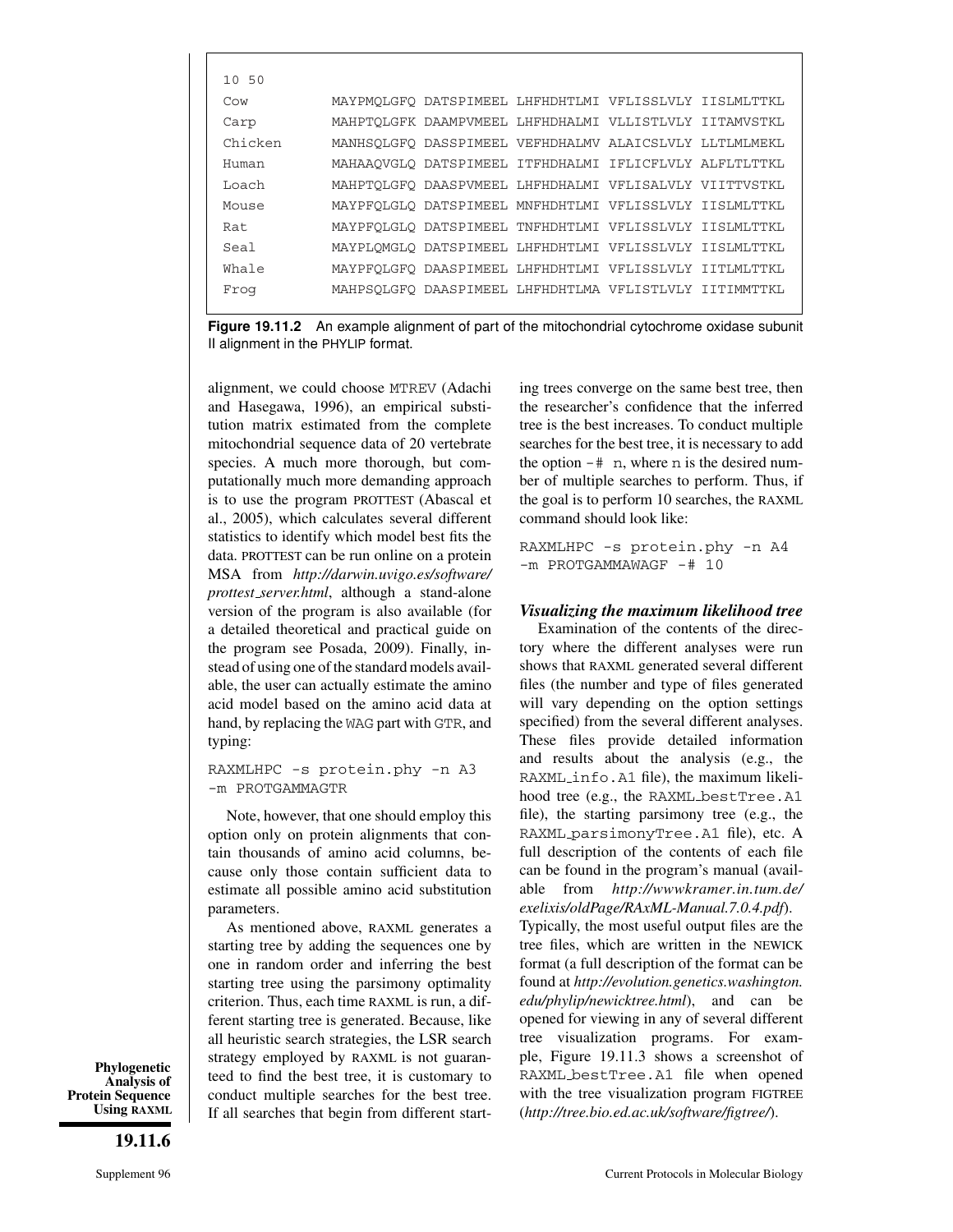

**Figure 19.11.3** Screenshot of the (unrooted) maximum likelihood tree in the FIGTREE program. Branch lengths are in substitutions per site.

#### *Rooting the phylogenetic tree*

Phylogenetic trees can be either rooted or unrooted. Rooted phylogenetic trees have direction, since all lineages depicted on the tree originate from the same common ancestor, which is also known as the root of the tree. In contrast, unrooted trees lack a root and, consequently, do not inform us about the direction of evolution. Examples of rooted and unrooted phylogenetic trees are shown in Figure 19.11.4.

Although the majority of biologists want to obtain and work with rooted phylogenetic trees, the overwhelming majority of molecular phylogenetic programs produce unrooted phylogenetic trees. To produce a rooted phylogenetic tree, the user must include in the set of sequences to be analyzed a sequence from a species that is known, based on independent evidence (e.g., from paleontological data), to have diverged prior to the origin of our set of sequences. Such a sequence is known as an *outgroup*. In RAXML, one can specify an outgroup by adding the -o sequence op-

tion, where sequence is the name of one (or more) of the sequences in the multiple alignment that we want to use as the outgroup. Thus, if we want to use the Carp sequence as the outgroup, the RAXML command should look like:

#### RAXMLHPC -s protein.phy -n A5 -m PROTGAMMAWAGF -o Carp

The outgroup can also consist of more than one sequence. For example, in our data set, one may want to root the phylogenetic tree using the two fish sequences (Carp and Loach) as the outgroup (as shown in panel B of Fig. 19.11.4), in which case the RAXML command should look like:

RAXMLHPC -s protein.phy -n A6 -m PROTGAMMAWAGF -o Carp, Loach

Note that if the sequences specified as the outgroup do not form a monophyletic group (i.e., a group of sequences descended from the same common ancestral sequence not shared with any other group of sequences), RAXML

**Informatics for Molecular Biologists**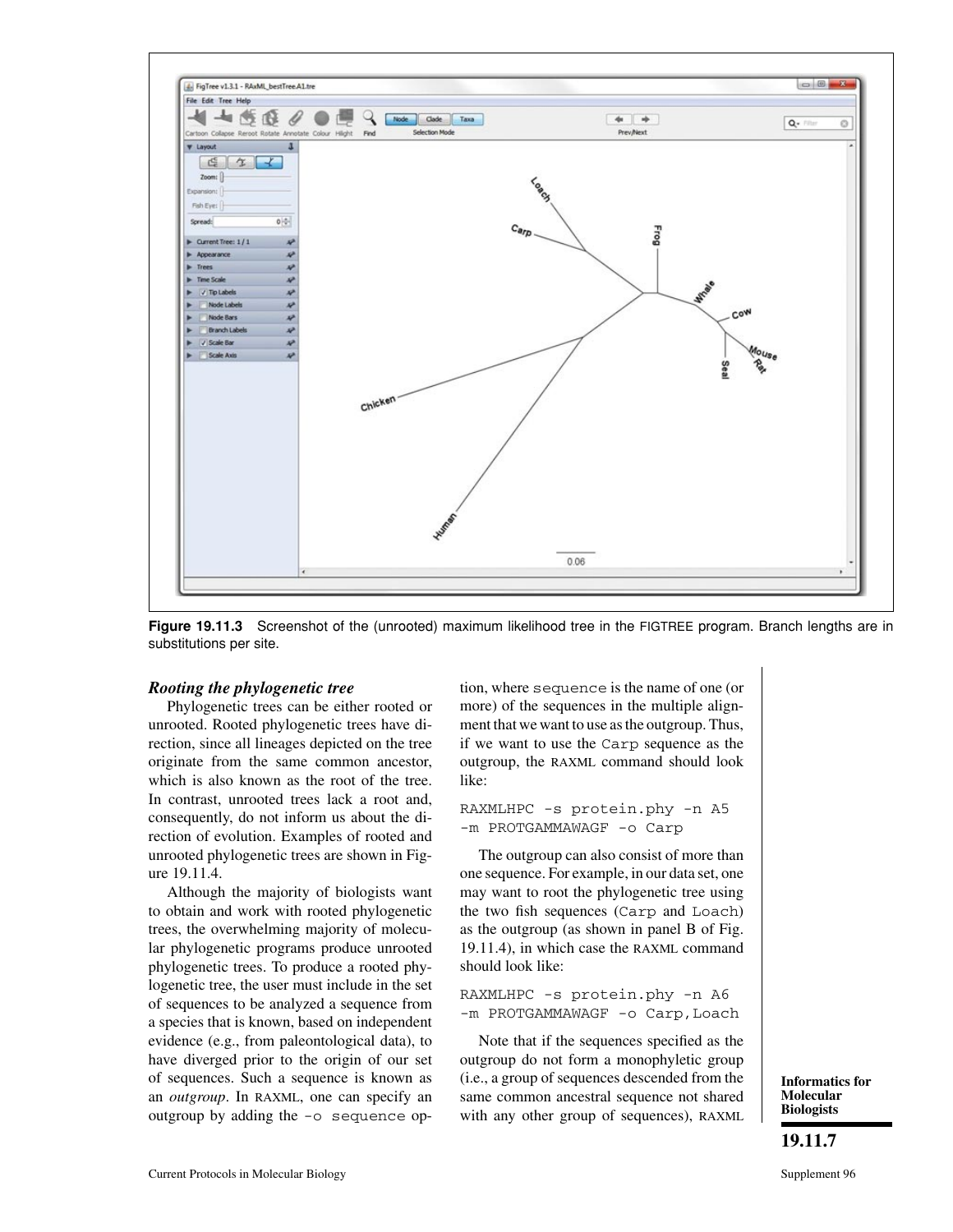

**Figure 19.11.4** Examples of an unrooted (**A**) and a rooted (**B**) phylogenetic tree for the example data set. The unrooted tree on the top panel, if rooted on the branch leading to the Carp and Loach sequences, corresponds to the rooted tree on the bottom. Note that in the unrooted tree neighboring sequences are not necessarily closely related.

will be unable to place all of them as the outgroup. In this event, RAXML will print a warning in the RAXML information file (in this example, this is the RAXML info.A6 file) and proceed to root the phylogeny using the first of the sequences specified in the -o option as the outgroup.

#### *Assessing robustness of inference*

The standard statistical approach for assessing robustness in the inference of phylo-

genetic relationships uses a technique known as bootstrapping (Felsenstein, 1985). In bootstrapping, one generates multiple data sets that have the same number of alignment columns as the original data set by randomly sampling the original alignment columns with replacement. Each bootstrap replicate data set is then analyzed in exactly the same way as the original data set, which results in the production of a maximum likelihood tree from each bootstrap replicate data set. The frequency of

**Phylogenetic Analysis of Protein Sequence Using RAXML**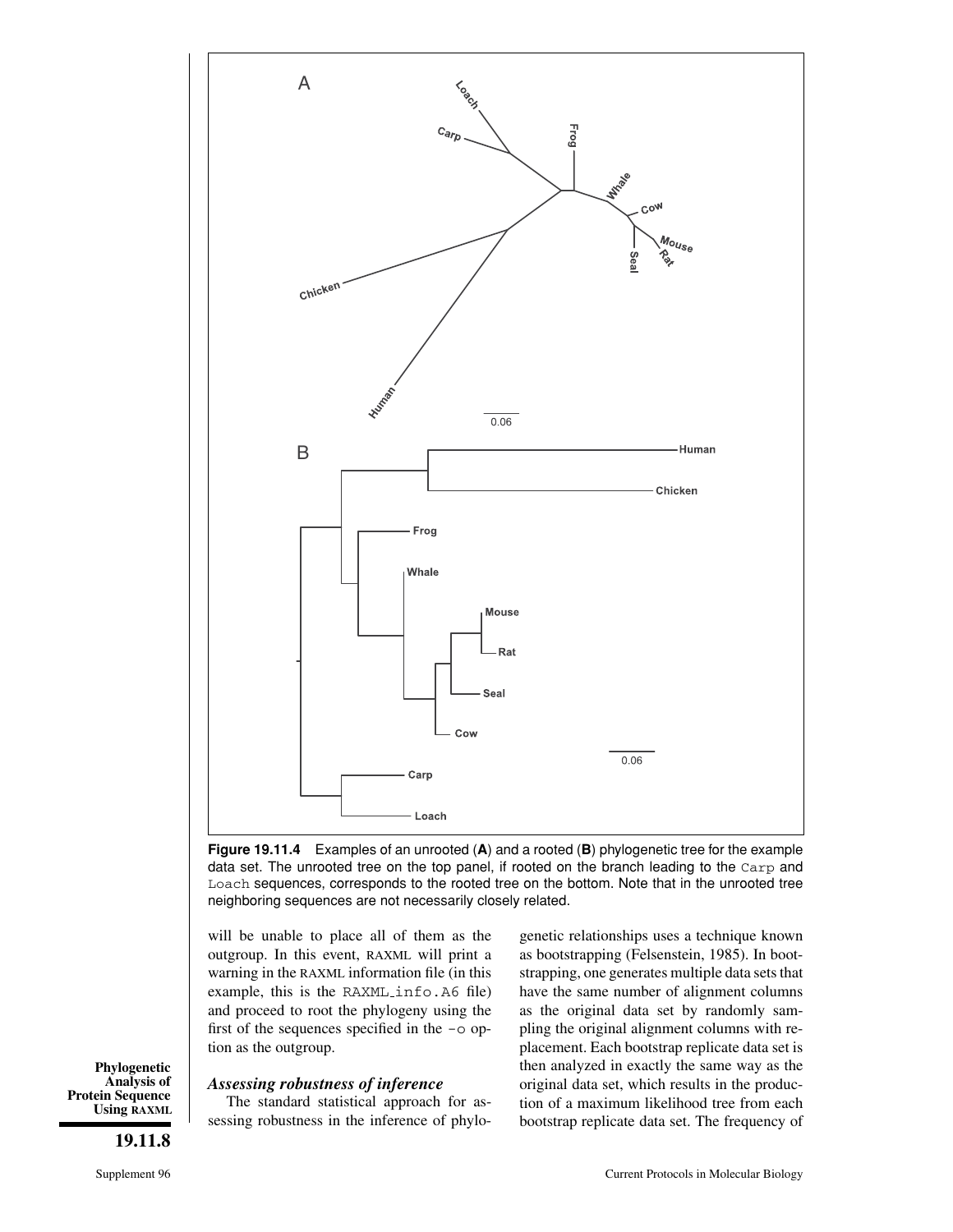occurrence of any given grouping on the set of bootstrap trees (which is known as the bootstrap support value) signifies the measure of support for that particular grouping in our data (Soltis and Soltis, 2003).

To conduct a bootstrap analysis in RAXML, it is necessary to specify two additional options. The first is the -b n option, where n can be any positive integer, and which specifies the random number seed required for the bootstrap analysis. Using the same random seed number in different runs of the same data set will result in the generation of identical bootstrap replicate data sets, so it may be desirable to pick a new random seed number every time an analysis is run. The second option is the -# n option, where n can be any positive integer, and which specifies the number of bootstrap replicates to be performed. After specifying these two options, the RAXML command should look like:

## RAXMLHPC -s protein.phy -n A7  $-m$  PROTGAMMAWAGF  $-b$  0123  $-$ # 100

The typical number of bootstrap replicates performed varies greatly between studies, and can range from a hundred to thousands of replicates. Because the number of bootstrap replicates required to obtain bootstrap support values of high quality varies with the type and size of data set analyzed (Pattengale et al., 2010), RAXML allows the user to automatically estimate when an appropriate number of bootstrap replicates has been performed through the use of several different *stopping* criteria. The logic underlying all these criteria is the same; after every 50 bootstrap replicates, the program performs 100 random splits of the bootstrap replicate set into two halves and computes statistics, which vary depending on the criterion implemented. For example, the frequencybased criterion, which is specified by setting the -# option to autoFC, determines whether enough replicates have been performed by calculating the Pearson and Sierk correlation coefficient (2005) in the two halves from the 100 splits. Bootstrapping stops if there are at least 99 splits whose halves show a correlation coefficient greater than 0.99. Thus, the RAXML command implementing the frequency-based stopping criterion should look like:

RAXMLHPC -s protein.phy -n A8 -m PROTGAMMAWAGF -b 0123 -# autoFC

Running this command, RAXML calculates that 800 bootstrap replicates are sufficient for high-quality bootstrap values and saves the results in the RAXML bootstrap.A8 file (the final number of bootstrap replicates will vary between runs, even if the same random seed is used, because the statistics are calculated on random splits).

It is customary to visualize bootstrap support values on the maximum likelihood tree. Therefore, we can use the maximum likelihood tree generated from the A4 analysis (see above), which was saved in the RAXML bestTree.A4 file, as the tree on which to display the bootstrap support values. We can instruct RAXML to draw bootstrap values on the maximum likelihood tree using the following command:

```
RAXMLHPC -n A9 -m
PROTGAMMAWAGF -f b -
t RAXML bestTree.A4 -z
RAXML bootstrap.A8
```
Here, the  $-f$  b option specifies the analysis to be performed (draw bootstrap support values on a given tree), the -t RAXML bestTree.A4 option specifies the tree that we want the values depicted on, whereas the -z RAXML bootstrap.A8 option specifies the file containing the trees generated via bootstrapping.

Once the command is executed, the tree containing the bootstrap support values drawn on the maximum likelihood tree will be saved in the RAXML bipartitions.A9 file (Fig. 19.11.5). One can also use the set of trees produced from the bootstrap replicates to construct various kinds of *consensus* trees that summarize their agreements. For example, *strict* consensus trees contain only those groupings present in all bootstrap replicate trees, whereas *majority rule* consensus trees contain only those groupings that are present in more than half of the bootstrap replicate trees. Consensus tree construction in RAXML uses the  $-J$  option. For example by setting  $-J$ STRICT, one can construct a strict consensus tree (Fig. 19.11.5):

RAXMLHPC -n A10 -m PROTGAM-MAWAGF -J STRICT -z RAXML bootstrap.A8

whereas by setting -J MR one can construct a majority rule consensus tree (Fig. 19.11.5):

RAXMLHPC -n A11 -m PROTGAMMAWAGF -J MR -z RAXML bootstrap.A8

Standard bootstrapping can be computationally very demanding, especially for larger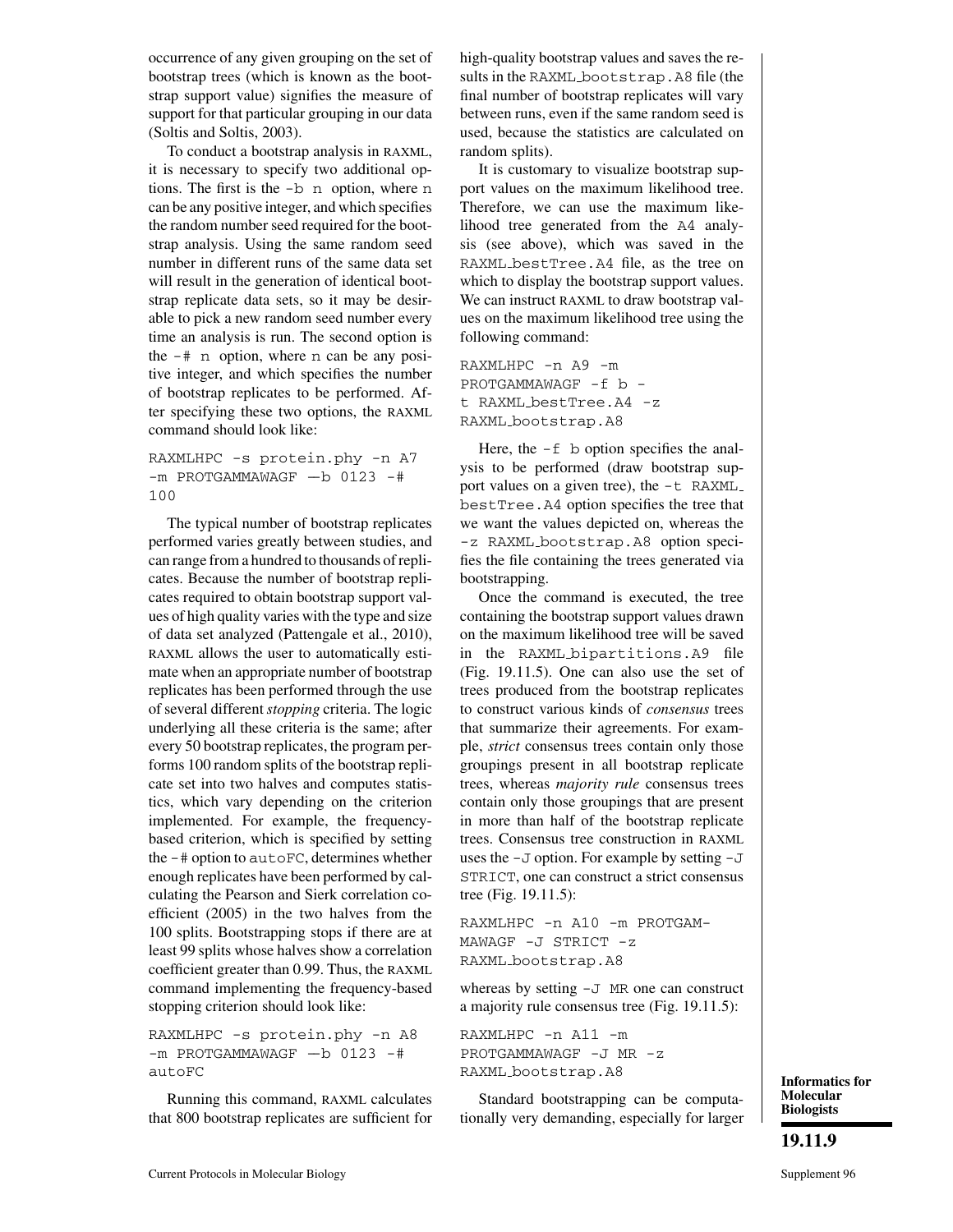

**Figure 19.11.5** Different ways of visualizing bootstrap support values on phylogenetic trees. (**A**) Bootstrap support values depicted on the maximum likelihood tree. (**B**) The strict consensus tree, which is completely unresolved because none of the groupings was present in all bootstrap replicate trees. (**C**) Bootstrap support values depicted on the majority rule tree.

data sets. To facilitate faster analysis, the RAXML program also contains a rapid bootstrapping algorithm that is at least an order of magnitude faster than the standard one, while similarly accurate (Stamatakis et al., 2008). To run an analysis using this algorithm, the user need simply change the -b n option to the -x n option, where n can be any positive integer. After replacing the  $-b$  n with the  $-x$  n option, the RAXML command should look like:

RAXMLHPC -s protein.phy -n A12  $-m$  PROTGAMMAWAGF  $-x$  0123 -# 100

or, if the frequency-based stopping criterion is to be implemented, it should look like:

RAXMLHPC -s protein.phy -n A13  $-m$  PROTGAMMAWAGF  $-x$  0123 -# autoFC

For comparison, in a standard 2.3-GHz processor, the 100 bootstrap replicates performed for the A7 analysis took ∼266 sec to run, whereas the 100 rapid bootstrap replicates performed for the A12 analysis took ∼74 sec.

One useful feature of the program is that it allows the user to simultaneously perform maximum likelihood and rapid bootstrapping analysis by adding the  $-f$  a option, so that the RAXML command looks like:

RAXMLHPC  $-f$  a  $-s$  protein.phy  $-n$  A14  $-m$  PROTGAMMAWAGF  $-x$ 0123 -# 100

Execution of the command will generate the maximum likelihood tree file (RAXML bestTree.A14) and the bootstrap replicate tree file (RAXML bootstrap.A14), as well as the tree file containing the bootstrap support values drawn on the maximum likelihood tree (RAXML bipartitions.A14).

#### *Comparing different phylogenetic trees*

Researchers often want to test directly different phylogenetic hypotheses. For example, one frequent question is whether a phylogenetic tree obtained from a given protein alignment is significantly different from the traditional phylogeny. Such questions can be addressed by performing tests that evaluate whether the likelihood scores of different phylogenetic trees are significantly different. One such very useful and frequently used test is the *Shimodaira-Hasegawa test* (or SH test), which examines whether the maximum likelihood tree is significantly better than usersupplied phylogenetic trees (Shimodaira and Hasegawa, 1999).

For example, examination of the maximum likelihood tree estimated from our data set

**Phylogenetic Analysis of Protein Sequence Using RAXML**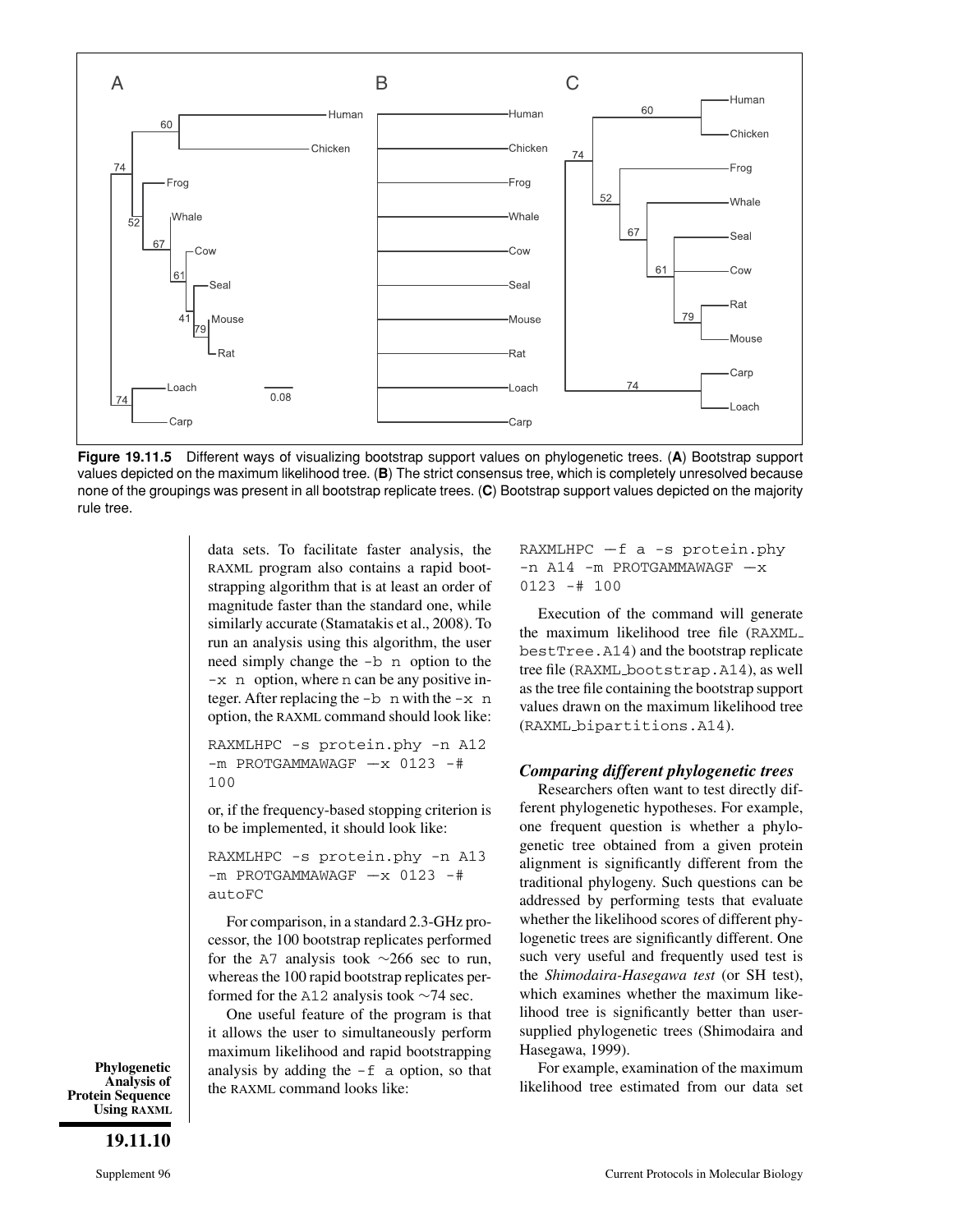(Fig. 19.11.3) shows that the human sequence groups with the chicken sequence and not with the other mammal sequences, as one would expect based on the vertebrate phylogeny. In this case, we can use the SH test to evaluate whether the maximum likelihood tree is significantly better than the traditional vertebrate tree using the following RAXML command:

```
RAXMLHPC -f h -s protein.phy
-n A15 -m PROTGAMMAWAGF -t
RAXML bestTree.A4 -z verte-
brate.tree
```
In this command, the  $- f h'$  option specifies that we want to perform an SH test. Similar to several previous commands, the maximum likelihood tree is specified by the -t RAXML bestTree.A4 option, and the vertebrate tree by the -z vertebrate.tree option. This latter file can be created by writing the vertebrate phylogeny for the 10 sequences used in this data set in the NEWICK format:

```
(((((Human,(Mouse,Rat)),
((Cow,Whale),Seal)),Chicken),
Frog),Carp,Loach);
```
The analysis produces a single output file (RAXML info.A15) that reports the results of the SH test in its last few lines:

```
Model optimization, best Tree:
−411.163389
Found 1 trees in File verte-
brate.tree
```

```
Tree: 0 Likelihood:
−423.777863 D(LH): −12.614474
SD: 6.714754
```
Significantly Worse: No (5%), No (2%), No (1%)

The best Tree: −411.163389 text reposrts the likelihood score (after logarithmic transformation) of the best tree, whereas the Tree: 0 Likelihood: −423.777863 text reports the likelihood score of the vertebrate tree. The D(LH): −12.614474 SD: 6.714754 text reports the difference D(LH) in the likelihood scores between the two trees and its standard deviation SD. Finally, the last line reports whether this difference in likelihood between the best tree and the vertebrate tree is significant at the 5%, 2%, and 1% level. Given that the reported result is No for all three levels of significance, it can be concluded that the maximum likelihood phylogenetic tree estimated from this data set does not significantly differ from the standard vertebrate phylogeny.

# *Analyzing multiple data sets*

Phylogenies based on single proteins are often unreliable or lack the phylogenetic signal necessary for successfully inferring phylogenies (Rokas et al., 2003). Consequently, in recent years, researchers have been increasingly analyzing multiple data sets. If the user constructs a single data matrix that contains the alignments of both proteins and provides RAXML with information about the boundaries of the different data sets, such analyses of multiple data sets can be performed in RAXML. Importantly, RAXML allows the user to specify different models of sequence evolution for each data set and optimizes parameters separately for each data set.

For example, let us hypothesize that our example data set is actually a composite of two different protein alignments, with amino acid columns 1-30 corresponding to protein A and amino acid columns 31-50 corresponding to protein B. We can inform RAXML that our sequence file is a composite of two different data sets by creating a plain text file (let us name it partition.txt) that contains the following text:

WAGF, protein $A = 1-30$ RTREVF, proteinB =  $31-50$ 

In this file, each line describes each protein in the data set. The first part of each line (WAGF in the first and RTREVF in the second) describes the amino acid substitution matrix we have chosen to use for each of the proteins. The second part (protein $A = 1-30$  in the first and protein $B = 31 - 50$  in the second) describes the names of the two proteins, which are arbitrary, as well as the multiple sequence alignment columns they occupy (the first 30 amino acid columns are from the alignment of protein A, whereas the last twenty for the alignment of protein B). Somewhat confusingly, executing a multiple data set analysis in RAXML requires that we also specify the model of sequence evolution, the  $-m$  option. Although the models of amino acid evolution specified in the partition.txt file take precedence over the model specified via the  $-m$  option, this option is still necessary and useful in that it allows us to specify if we want to account for rate heterogeneity among sites in the two proteins. Thus, by setting - -m PROTGAMMAGTR, the RAXML command should look like: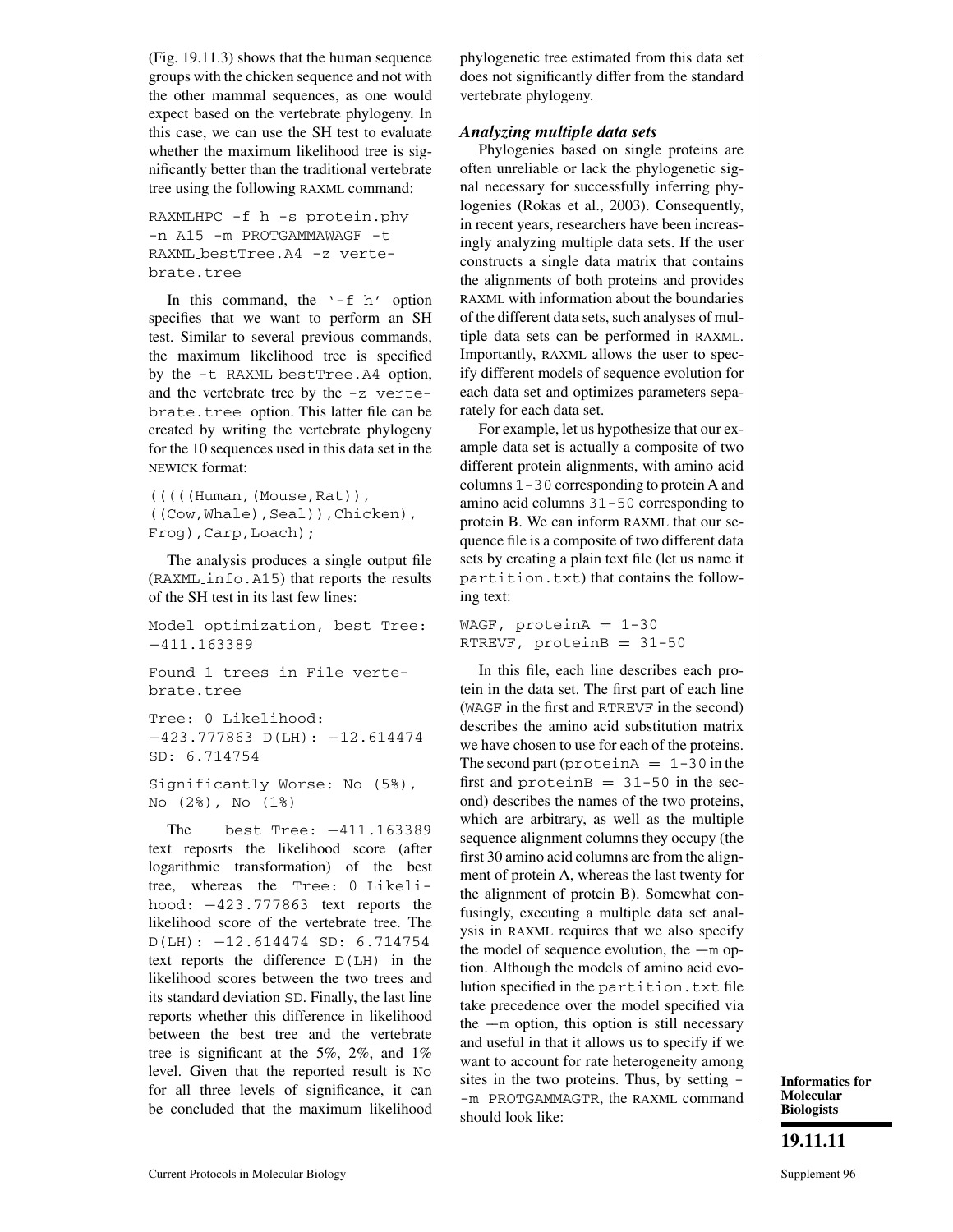RAXMLHPC -s protein.phy -n A16 -m PROTGAMMAGTR -q partition.txt

Using this command, RAXML will use the WAG model for protein A and the RTREV model for protein B, as specified in the partition.txt file (and ignore the GTR model specified via the  $-m$  option). It will also use the empirical amino acid frequencies of each protein (because we specified so in the partition.txt file), and estimate the degree of rate heterogeneity independently for each protein (because we specified so in the -m option). Examination of the RAXML output indicates that the program analyzes each protein separately, but produces a *single* maximum likelihood tree (RAXML bestTree.A16) that summarizes the results from the analysis of the two proteins.

#### **CONCLUDING REMARKS**

The theory and practice of phylogenetic analysis of sequence data has blossomed in the last three decades. As such, any protocol aimed at describing how to perform a set of analyses is bound to serve as an introduction to this rather complex field, rather than as a full description of the state-of-theart methods of analysis. Readers interested in delving deeper into the theory and practice of molecular phylogenetics are advised to consult any of the several excellent and more in depth descriptions of the theory and practice of phylogenetic inference (Swofford et al., 1996; Page and Holmes, 1998; Nei and Kumar, 2000; Felsenstein, 2003; Salemi et al., 2009), as well as explore several different optimality criteria and programs for phylogenetic analysis (Swofford, 2002; Zwickl, 2006; Drummond and Rambaut, 2007; Guindon et al., 2010). A remarkably up to date list of phylogeny programs can be found at *http://evolution.genetics.washington.edu/ phylip/software.html*.

#### **LITERATURE CITED**

- Abascal, F., Zardoya, R., and Posada, D. 2005. Prottest: Selection of best-fit models of protein evolution. *Bioinformatics* 21:2104-2105.
- Adachi, J. and Hasegawa, M. 1996. Model of amino acid substitution in proteins encoded by mitochondrial DNA. *J. Mol. Evol.* 42:459-468.
- Adachi, J., Waddell, P.J., Martin, W., and Hasegawa, M. 2000. Plastid genome phylogeny and a model of amino acid substitution for proteins encoded by chloroplast DNA. *J. Mol. Evol.* 50:348-358.
- Alexeyenko, A., Tamas, I., Liu, G., and Sonnhammer, E.L. 2006. Automatic clustering of or-

thologs and inparalogs shared by multiple proteomes. *Bioinformatics* 22:E9-E15.

- Capella-Gutierrez, S., Silla-Martinez, J.M., and Gabaldon, T. 2009. trimAl: A tool for automated alignment trimming in large-scale phylogenetic analyses. *Bioinformatics* 25:1972-1973.
- Castresana, J. 2000. Selection of conserved blocks from multiple alignments for their use in phylogenetic analysis. *Mol. Biol. Evol.* 17:540-552.
- Chor, B. and Tuller, T. 2005. Maximum likelihood of evolutionary trees: Hardness and approximation. *Bioinformatics* 21:97-106.
- Ciccarelli, F.D., Doerks, T., von Mering, C., Creevey, C.J., Snel, B., and Bork, P. 2006. Toward automatic reconstruction of a highly resolved tree of life. *Science* 311:1283-1287.
- Day, W.H.E., Johnson, D.S., and Sankoff, D. 1986. The computational complexity of inferring rooted phylogenies by parsimony. *Math. Biosci.* 81:33-42.
- Dimmic, M.W., Rest, J.S., Mindell, D.P., and Goldstein, R.A. 2002. rtREV: An amino acid substitution matrix for inference of retrovirus and reverse transcriptase phylogeny. *J. Mol. Evol.* 55:65-73.
- Drummond, A.J. and Rambaut, A. 2007. BEAST: Bayesian evolutionary analysis by sampling trees. *BMC Evol. Biol.* 7:214.
- Dunn, C.W., Hejnol, A., Matus, D.Q., Pang, K., Browne, W.E., Smith, S.A., Seaver, E., Rouse, G.W., Obst, M., Edgecombe, G.D., Sorensen, M.V., Haddock, S.H., Schmidt-Rhaesa, A., Okusu, A., Kristensen, R.M., Wheeler, W.C., Martindale, M.Q., and Giribet, G. 2008. Broad phylogenomic sampling improves resolution of the animal tree of life. *Nature* 452:745-749.
- Edwards, A.W.F. 1992. Likelihood (Expanded Edition). The John Hopkins University Press, Baltimore, Maryland.
- Felsenstein, J. 1985. Confidence limits on phylogenies: An approach using the bootstrap. *Evolution* 39:783-791.
- Felsenstein, J. 1993. PHYLIP (Phylogeny Inference Package). Distributed by the Author, Department of Genetics, University of Washington, Seattle.
- Felsenstein, J. 2003. Inferring Phylogenies. Sinauer, Sunderland, Massachusetts.
- Fitzpatrick, D.A., Logue, M.E., Stajich, J.E., and Butler, G. 2006. A fungal phylogeny based on 42 complete genomes derived from supertree and combined gene analysis. *BMC Evol. Biol.* 6:99.
- Garcia-Fernandez, J. and Holland, P.W.H. 1994. Archetypal organization of the amphioxus Hox gene cluster. *Nature* 370:563-566.
- Guindon, S., Dufayard, J.F., Lefort, V., Anisimova, M., Hordijk, W., and Gascuel, O. 2010. New algorithms and methods to estimate maximum likelihood phylogenies: assessing the performance of PhyML 3.0. *Syst. Biol.* 59:307-321.
- Hittinger, C.T., Johnston, M., Tossberg, J.T., and Rokas, A. 2010. Leveraging skewed transcript

**Phylogenetic Analysis of Protein Sequence Using RAXML**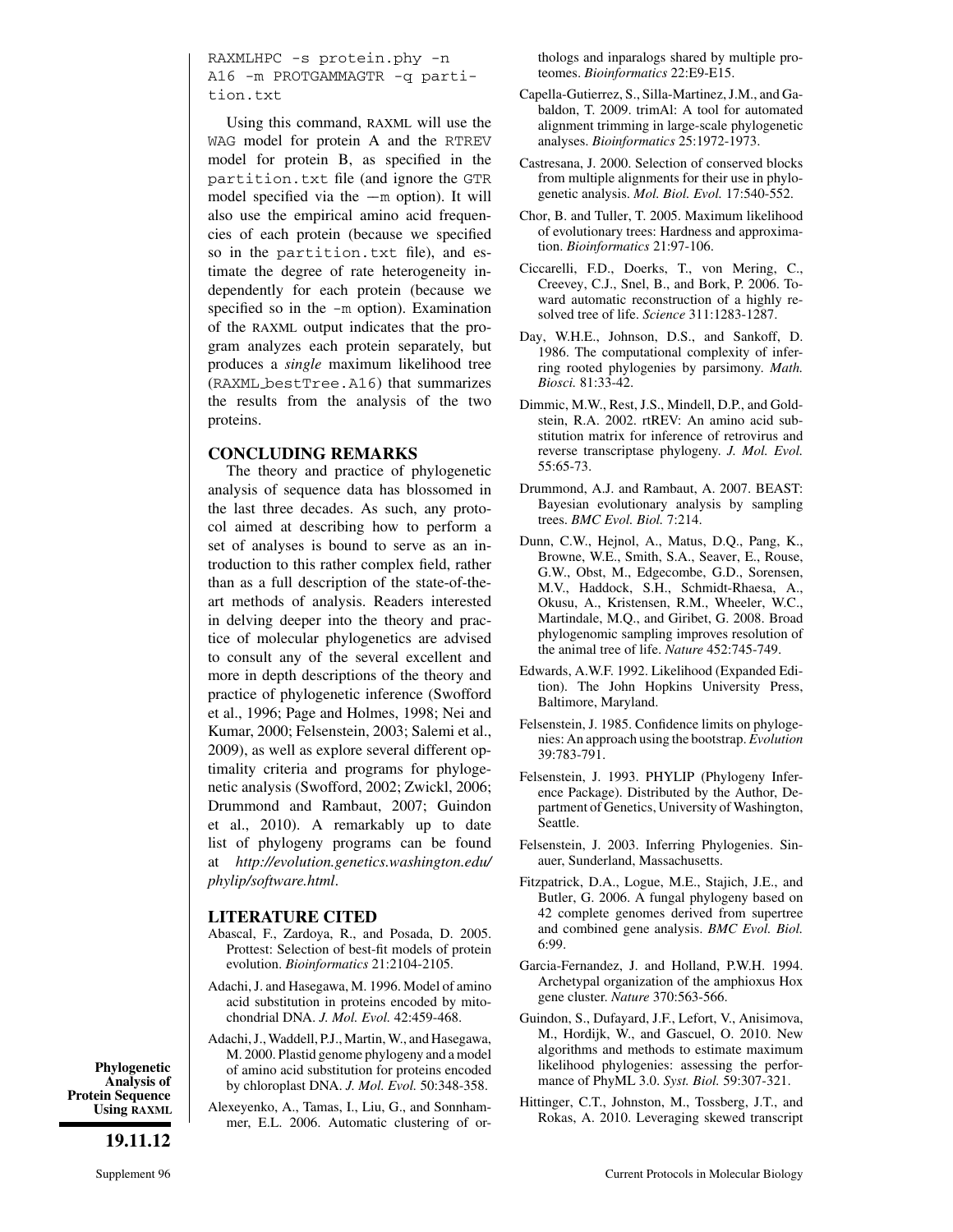abundance by RNA-Seq to increase the genomic depth of the tree of life. *Proc. Natl. Acad. Sci. U.S.A.* 107:1476-1481.

- Huelsenbeck, J.P., Ronquist, F., Nielsen, R., and Bollback, J.P. 2001. Bayesian inference of phylogeny and its impact on evolutionary biology. *Science* 294:2310-2314.
- James, T.Y., Kauff, F., Schoch, C.L., Matheny, P.B., Hofstetter, V., Cox, C.J., Celio, G., Gueidan, C., Fraker, E., Miadlikowska, J., Lumbsch, H.T., Rauhut, A., Reeb, V., Arnold, A.E., Amtoft, A., Stajich, J.E., Hosaka, K., Sung, G.H., Johnson, D., O'Rourke, B., Crockett, M., Binder, M., Curtis, J.M., Slot, J.C., Wang, Z., Wilson, A.W., Schussler, A., Longcore, J.E., O'Donnell, K., Mozley-Standridge, S., Porter, D., Letcher, P.M., Powell, M.J., Taylor, J.W., White, M.M., Griffith, G.W., Davies, D.R., Humber, R.A., Morton, J.B., Sugiyama, J., Rossman, A.Y., Rogers, J.D., Pfister, D.H., Hewitt, D., Hansen, K., Hambleton, S., Shoemaker, R.A., Kohlmeyer, J., Volkmann-Kohlmeyer, B., Spotts, R.A., Serdani, M., Crous, P.W., Hughes, K.W., Matsuura, K., Langer, E., Langer, G., Untereiner, W.A., Lucking, R., Budel, B., Geiser, D.M., Aptroot, A., Diederich, P., Schmitt, I., Schultz, M., Yahr, R., Hibbett, D.S., Lutzoni, F., McLaughlin, D.J., Spatafora, J.W., and Vilgalys, R. 2006. Reconstructing the early evolution of Fungi using a six-gene phylogeny.*Nature* 443:818-822.
- Katoh, K., and Toh, H. 2008. Recent developments in the MAFFT multiple sequence alignment program. *Brief. Bioinformatics* 9:286-298.
- Katoh, K., Misawa, K., Kuma, K., and Miyata, T. 2002. MAFFT: A novel method for rapid multiple sequence alignment based on fast Fourier transform. *Nucleic Acids Res.* 30:3059-3066.
- Kitching, I.J., Forey, P.L., Humphries, C.J., and Williams, D.M. 1998. Cladistics: The Theory and Practice of Parsimony Analysis, 2nd Ed. Oxford University Press, New York.
- Kuzniar, A., van Ham, R.C.H.J., Pongor, S., and Leunissen, J.A.M. 2008. The quest for orthologs: Finding the corresponding gene across genomes. *Trends Genet.* 24:539-551.
- Larkin, M.A., Blackshields, G., Brown, N.P., Chenna, R., McGettigan, P.A., McWilliam, H., Valentin, F., Wallace, I.M., Wilm, A., Lopez, R., Thompson, J.D., Gibson, T.J., and Higgins, D.G. 2007. Clustal W and Clustal X version 2.0. *Bioinformatics* 23:2947-2948.
- Li, L., Stoeckert, C.J. Jr., and Roos, D.S. 2003. OrthoMCL: Identification of ortholog groups for eukaryotic genomes. *Genome Res.* 13:2178- 2189.
- Li, W-H. 1997. Molecular Evolution. Sinauer, Sunderland, Massachusetts.
- Loytynoja, A. and Goldman, N. 2008. Phylogenyaware gap placement prevents errors in sequence alignment and evolutionary analysis. *Science* 320:1632-1635.
- Loytynoja, A. and Goldman, N. 2010. webPRANK: A phylogeny-aware multiple sequence aligner

with interactive alignment browser. *BMC Bioinformatics* 11:579.

- Murphy, W.J., Eizirik, E., Johnson, W.E., Zhang, Y.P., Ryder, O.A., and O'Brien, S.J. 2001. Molecular phylogenetics and the origins of placental mammals. *Nature* 409:614-618.
- Nei, M. and Kumar, S. 2000. Molecular Evolution and Phylogenetics. Oxford University Press, New York.
- Notredame, C., Higgins, D.G., and Heringa, J. 2000. T-Coffee: A novel method for fast and accurate multiple sequence alignment. *J. Mol. Biol.* 302:205-217.
- Olsen, G.J., Matsuda, H., Hagstrom, R., and Overbeek, R. 1994. Fastdnaml: A tool for construction of phylogenetic trees of DNAsequences using maximum-likelihood. *Comput. Appl. Biosci.* 10:41-48.
- Page, R.D.M. and Holmes, E.C. 1998. Molecular Evolution: A Phylogenetic Approach. Blackwell Science, Malden, Massachusetts.
- Pattengale, N.D., Alipour, M., Bininda-Emonds, O.R.P., Moret, B.M.E., and Stamatakis, A. 2010. How many bootstrap replicates are necessary? *J. Comput. Biol.* 17:337-354.
- Pearson, W.R. and Sierk, M.L. 2005. The limits of protein sequence comparison? *Curr. Opin. Struct. Biol.* 15:254-260.
- Posada, D. 2009. Selecting models of evolution. In: The Phylogenetic Handbook: A Practical Approach to Phylogenetic Analysis and Hypothesis Testing (P. Lemey, M. Salemi, and A.M. Vandamme, eds.) pp. 345-361. Cambridge University Press, Cambridge.
- Remm, M., Storm, C.E., and Sonnhammer, E.L. 2001. Automatic clustering of orthologs and inparalogs from pairwise species comparisons. *J. Mol. Biol.* 314:1041-1052.
- Rokas, A., Nylander, J.A.A., Ronquist, F., and Stone, G.N. 2002. A maximum likelihood analysis of eight phylogenetic markers in gallwasps (Hymenoptera: Cynipidae): Implications for insect phylogenetic studies. *Mol. Phylogenet. Evol.* 22:206-219.
- Rokas, A., Williams, B.L., King, N., and Carroll, S.B. 2003. Genome-scale approaches to resolving incongruence in molecular phylogenies. *Nature* 425:798-804.
- Salemi, M., Vandamme, A-M., and Lemey, P. 2009. The Phylogenetic Handbook: A Practical Approach to Phylogenetic Analysis and Hypothesis Testing, 2nd Ed. Cambridge University Press, Cambridge.
- Salichos, L. and Rokas, A. 2011. Evaluating ortholog prediction algorithms in a yeast model clade. *PLoS One* 6:e18755.
- Schmidt, H.A. and von Haeseler, A. 2009. Phylogenetic inference using maximum likelihood methods. *In* The Phylogenetic Handbook: A Practical Approach to Phylogenetic Analysis and Hypothesis Testing (P. Lemey, M. Salemi, and A.M. Vandamme, eds.) pp. 181-209. Cambridge University Press, Cambridge.

**Informatics for Molecular Biologists**